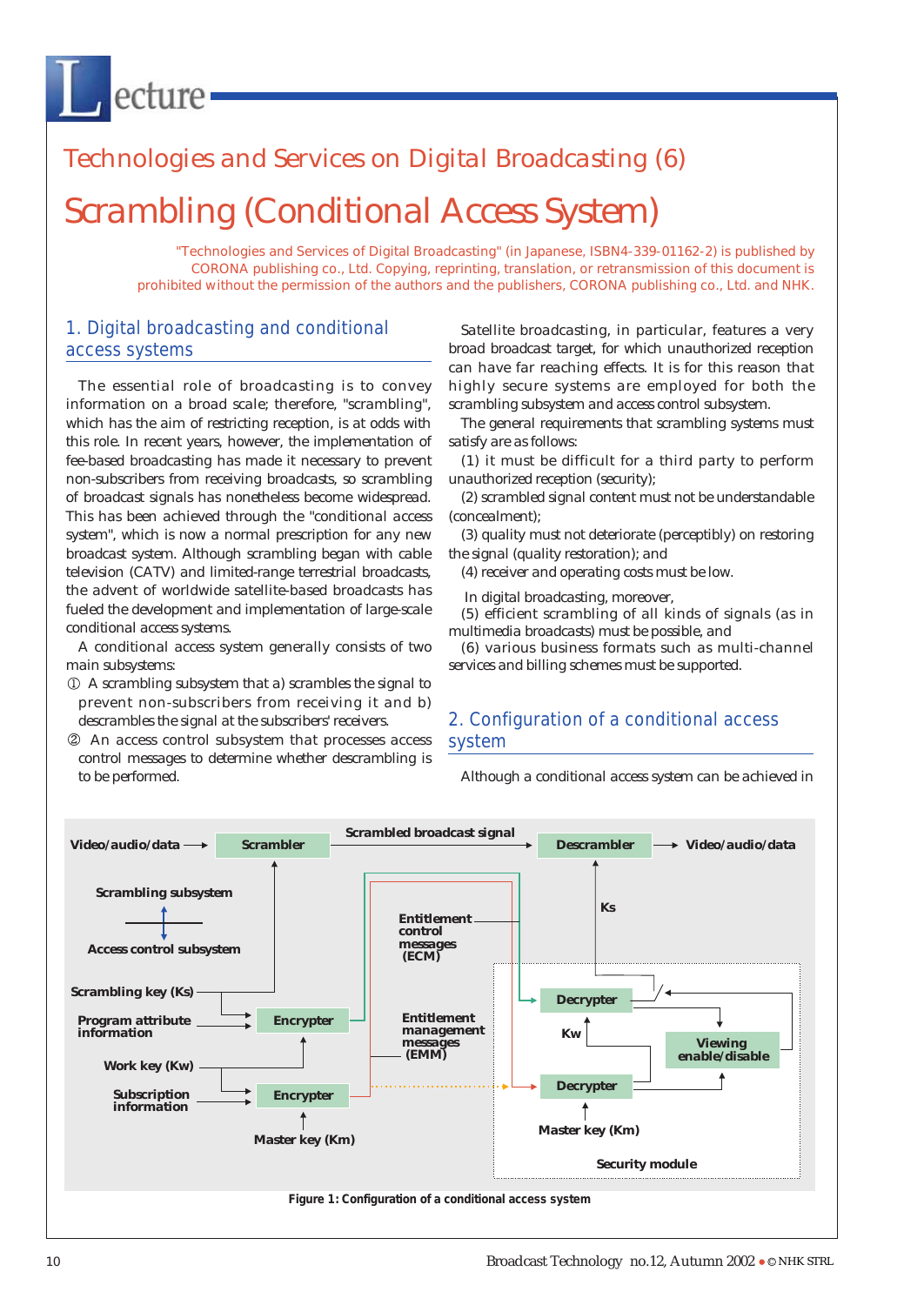various ways depending on targeted services, required functions, and security, the basic configuration shown in Fig. 1 has been recommended by ITU-R 1).

Firstly, the system should perform scrambling according to the properties of the signals in question. Secondly, it should change the key regularly to maintain the security of the scrambling system, and transmit this key information to the receiver in a secure manner using a hierarchical encryption system. Thirdly, for the purpose of operating fee-based broadcasting, reception should be controlled according to the details of each user's subscription.

The following sections describe the conditional access functions implemented in digital broadcasting.

### 3. Signal scrambling system

The signal scrambling system is selected in accordance with the properties of the target signals. In this regard, conditional access systems for television broadcasting have once targeted analog broadcasting, and degradation in the restored signal due to transmission-path characteristics could occur if advanced signal scrambling were performed. Under these circumstances, many systems have been developed and deployed according to the level of security, restoration quality, etc., required by the target system.

On the other hand, scrambling of digital broadcast signals causes no degradation of the restored signal provided that the transmitted signal is correctly received. This makes it possible to use advanced scrambling techniques.

Various kinds of encryption technologies targeting digital data can be applied to the scrambling of a digital signal. Broadcast scrambling, however, may also employ an

"effect control" system to reduce the degree of concealment and allow a slight amount of content to be recognized to promote subscriptions. In this case, control techniques based on detailed properties of the signal will be required in addition to encryption technology for digital signals.

Technology for encrypting digital signals can be broadly classified as stream ciphers and block ciphers. Table 1 summarizes the features of these two types of ciphers.

In digital broadcasting, signals like video, audio, and various kinds of data having greatly different properties can be unified in the form of a digital signal and multiplexed on one stream for transmission. The most common system for performing this multiplexing is the one standardized by MPEG. This system features two signal scrambling methods: the first method scrambles transport stream (TS) packets, and the second method scrambles packetized elementary streams (PES)<sup>2)</sup>.

In either case, a detailed scrambling method is not specified and is instead prescribed on the application system side. For example, the Digital Video Broadcasting (DVB) system in Europe has standardized a signal scrambling system that combines block and stream ciphers<sup>3</sup>. A description of this scrambling system has not been officially released, though, and the system itself cannot be used outside Europe. As a result, different scrambling systems must be used when operating DVBbased systems outside of Europe.

Such a situation has occurred in Japan where some companies have implemented digital television broadcasting via Communication Satellite (CS) in which the signaling system conforms to DVB, but the scrambling system has been independently developed. As shown in Fig. 2, this scrambling system combines a block cipher and a stream cipher (which is applied to those sections of data

| System               | Principle                                                                                                                                                                   |                          | <b>Features</b>                                                                                                                                                                                                                 | <b>Application Examples</b>                                                                                   |
|----------------------|-----------------------------------------------------------------------------------------------------------------------------------------------------------------------------|--------------------------|---------------------------------------------------------------------------------------------------------------------------------------------------------------------------------------------------------------------------------|---------------------------------------------------------------------------------------------------------------|
| <b>Stream cipher</b> | Input<br>data<br><b>PN</b> sequence<br>generator<br>Key (Ks)<br>A PN sequence bit (or byte) is added<br>(EX-OR) to each bit (or byte) of the input<br>stream.               | <b>Encrypted</b><br>data | <b>Processing speed:</b><br><b>High-speed processing easily</b><br>achieved.<br><b>Security:</b><br>A difference in 1 bit (or byte)<br>in the input stream generates<br>a difference of 1 bit (or byte)<br>in encrypted output. | - Satellite television,<br><b>Hi-Vision audio (MUSE</b><br>Hi-Vision broadcasts only)<br>- Digital television |
| <b>Block cipher</b>  | <b>Block</b><br>Input<br><b>Encrypted</b><br>data<br>encryption<br>data<br>Key (Ks)<br>The input stream is divided into blocks<br>(e.g. 64 bits) and encrypted accordingly. |                          | <b>Processing speed:</b><br><b>High-speed processing difficult</b><br>for a highly secure system.<br><b>Security:</b><br>A difference in 1 bit in the input<br>stream usually generates a<br>change in many bits.               | - Data encryption in<br>communications<br>- Digital television                                                |

**Table 1: Scrambling schemes for digital signals**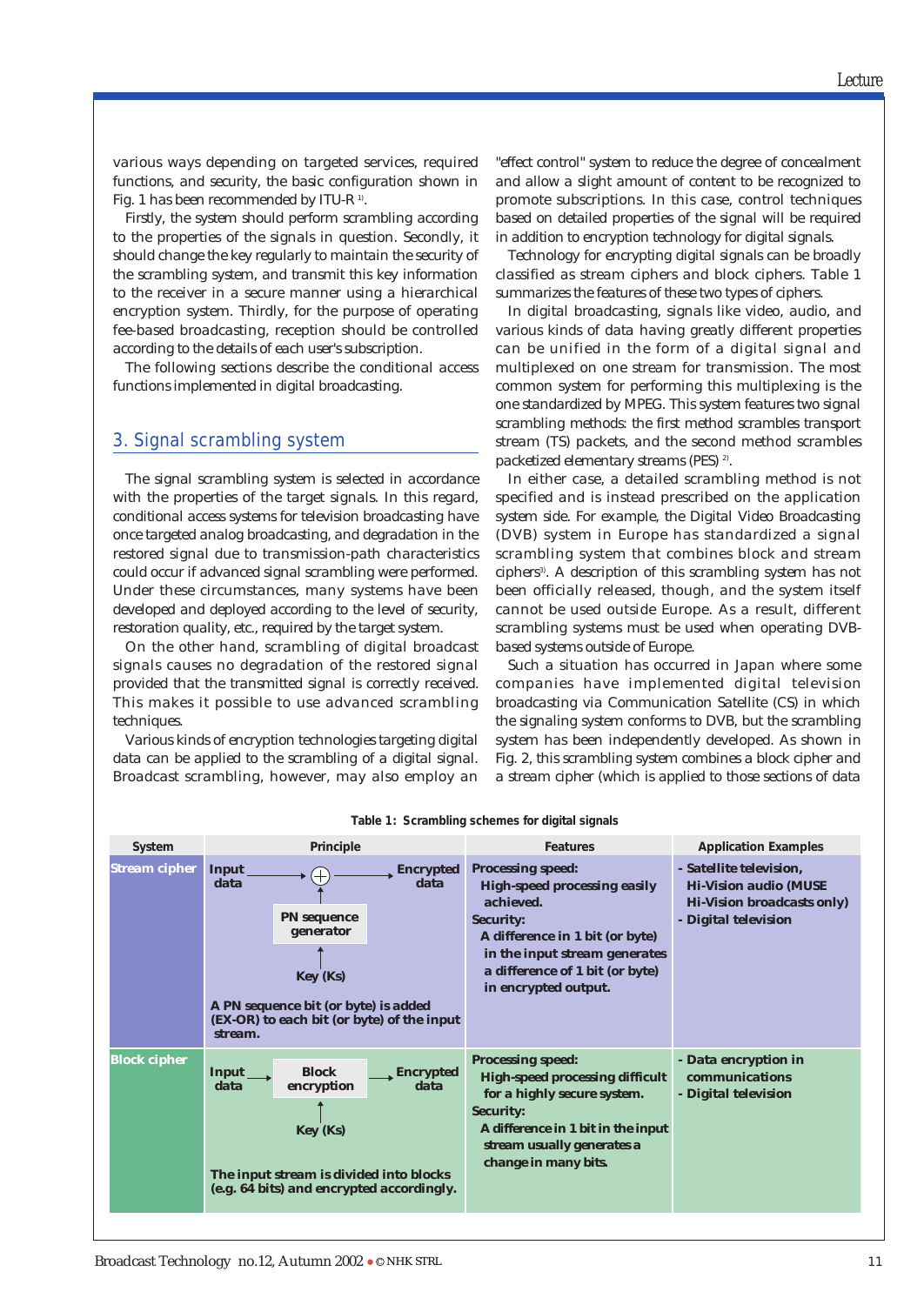

cture



targeted for scrambling that exceed an integer multiple of the block length in the block cipher). The system has also been introduced in Japanese digital broadcasting via Broadcasting Satellite (BS) and terrestrial waves.

## 4. Key configuration and transmission of key information

In signal scrambling, a scrambling key (Ks) determines the scrambling pattern, and it is common to change this key at fixed intervals of time such as every second to maintain a secure system. This Ks information must therefore be continuously transmitted to the subscriber's receiver, and this is done by encrypting and transmitting it within related information called entitlement control messages (ECM) together with the scrambled broadcast signal.

ECMs include program attribute information for determining whether a subscriber is entitled to view a program on the basis of his or her subscription. To prevent the ECM that includes the Ks from being understood by a third party, it is encrypted before transmission by using a work key (Kw) that is also updated typically on a monthly or yearly basis. This work key is sent to the receiver through related information called entitlement management messages (EMM) together with subscription contents that are sent with subscription updates.

Besides broadcast waves, other physical media like telephone lines or IC cards (smart cards) may be used to transmit EMMs. On transmission, the EMM is also encrypted by a master key (Km) unique to each receiver. This means that security for master keys must be commonly managed among different broadcast operators that use the same type of receiver. This can normally be accomplished by setting up an organization for uniform key management.

A system using the MPEG multiplexing system sends out ECMs and EMMs using signal configurations like the ones



**Figure 3: Example of signal configurations for sending ECM and EMM**

shown in Fig. 3. (Note: Packet identifier (PID) values of the packets used to send these ECM and EMM sections are included in the Program Map Table (PMT) and Conditional Access Table (CAT), respectively.) Here, specific ECM and EMM contents can be specified according to business format, billing system, etc., enabling a variety of conditional access systems to be implemented.

The Association of Radio Industries and Businesses (ARIB) has standardized the Japanese system for transmitting ECMs and EMMs and the information needed to receive and process these messages. These standards allow operators to decide on contents, encryption systems, etc. The conditional access system, moreover, includes a function for sending individual information to each receiver within a broadcast system that targets an unspecified number of the general public. This function can therefore be used to send different messages to different receivers.

## 5. Configuration of a conditional access receiver

A conditional access receiver consists of a section that descrambles the scrambled signal and a section that processes related control information like ECMs and EMMs. Figure 4 shows the three possible configurations of the conditional access receiver. Configuration A integrates the signal-descrambling section and related-informationprocessing section in the receiver unit. Configuration B, on the other hand, includes the signal-descrambling section in the receiver unit but implements the related-informationprocessing section in a removable security module. Configuration C makes both the signal-descrambling section and related-information-processing section removable.

To deal with threats to security, changes to the billing system, etc., configuration A requires that the entire receiver be repaired or replaced. Configuration B, in